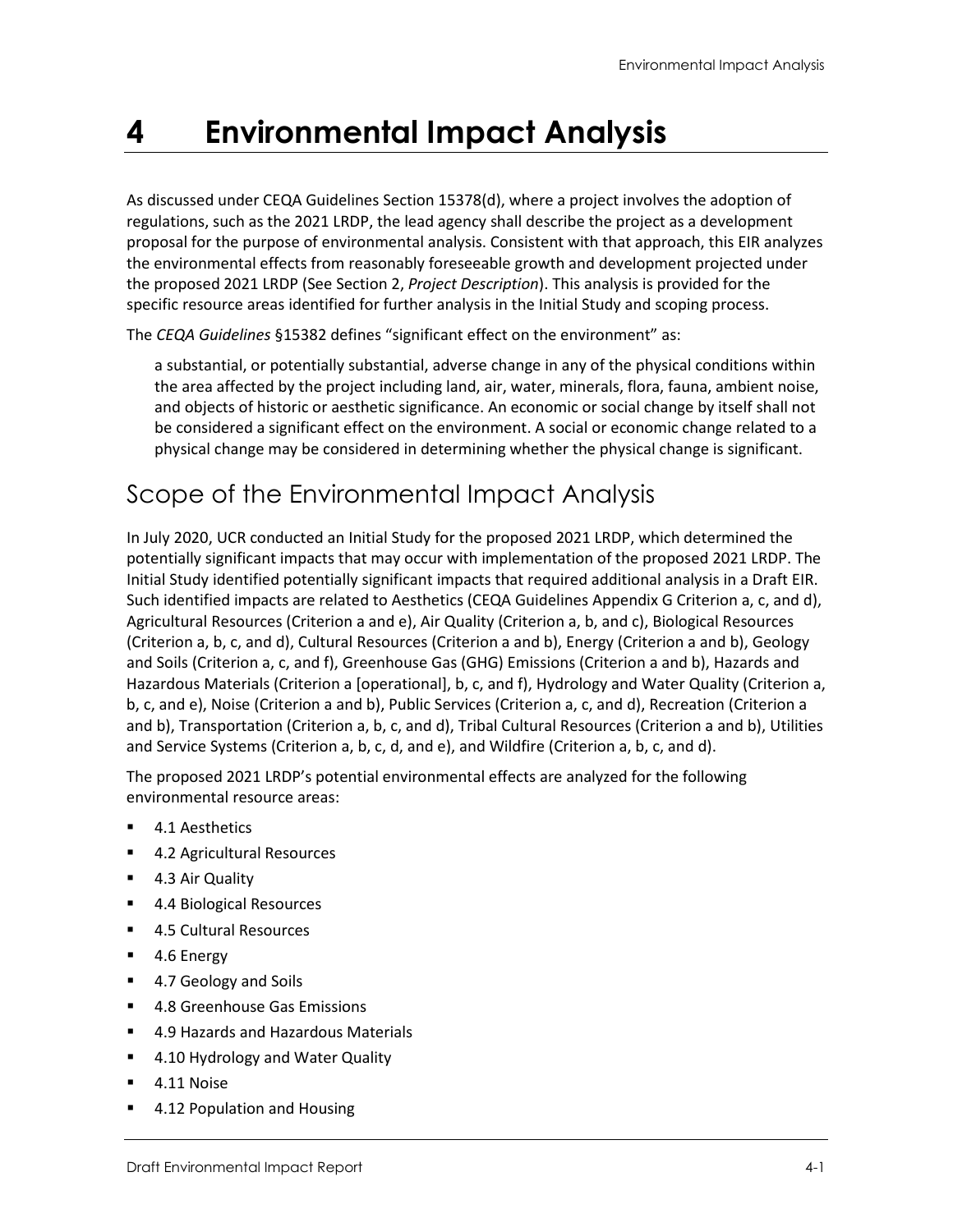University of California, Riverside **2021 Long Range Development Plan**

- 4.13 Public Services
- 4.14 Recreation
- 4.15 Transportation
- 4.16 Tribal Cultural Resources
- 4.17 Utilities and Service Systems
- 4.18 Wildfire

In some instances, several of the underlying significance criteria address overlapping issues and may be combined into an individual impact analysis in this EIR.

The Initial Study also determined that impacts from multiple environmental issue topics would be less than significant and would, therefore, not be addressed further in the Draft EIR consistent with CEQA Guidelines Sections 15063(c)(3)(A) and 15128. These topics included: Aesthetics (CEQA Guidelines Appendix G, Criterion b), Agricultural Resources (Criterion b, c, and d), Air Quality (Criterion d), Biological Resources (Criterion e and f), Cultural Resources (Criterion c), Geology and Soils (Criterion b, d, and e), Hazards and Hazardous Materials (Criterion a [construction], d, e, and g), Hydrology and Water Quality (Criterion d), Land Use and Planning (Criterion a and b), Mineral Resources (Criterion a and b), Noise (Criterion c), Population and Housing (Criterion a and b), and Public Services (Criterion b and e). Impacts found to be less than significant and those areas with a conclusion of no impact, would inherently also not result in cumulatively considerable impacts and no further cumulative analysis is required. Additional details on these analyses are provided in the Initial Study, included as Appendix A of this Draft EIR.

Based upon community concerns raised during the public scoping period, Hazards and Hazardous Materials (Criterion d and e) and Population and Housing (Criterion a and b) were carried forward into the EIR for additional review (See Section 4.9 and Section 4.12, respectively).

# General Format of the Environmental Analysis

As provided by Section 15126.2(a) of the CEQA Guidelines, direct, indirect, short-term, on-campus, and/or off-campus impacts are addressed, as appropriate, for each environmental resource area. Sections 4.1 through 4.18 of this EIR contain a discussion of the potential environmental effects from implementation of the proposed 2021 LRDP, including information related to existing site conditions, analyses of the type and magnitude of individual and cumulative environmental impacts, policies of the proposed 2021 LRDP that relate to the environmental resource area, and mitigation measures that could reduce or avoid environmental impacts. The analysis of environmental impacts considers both the construction and operational phases associated with implementation of the proposed 2021 LRDP.

Sections 4.1 through 4.18 follow the same general format:

 **Environmental Setting.** The assessment of each issue area begins with a discussion of the Environmental Setting related to the issue. According to Section 15125 of the CEQA Guidelines, an EIR must include a description of the existing physical environmental conditions in the vicinity of the project to provide the "baseline condition" against which project-related impacts are compared. Normally, the baseline condition is the physical condition that exists when the NOP is published. As described in greater detail in Section 3, *Environmental Setting*, baseline conditions contained in this EIR are generally taken from the 2018/2019 academic year, when the draft 2021 LRDP was being prepared.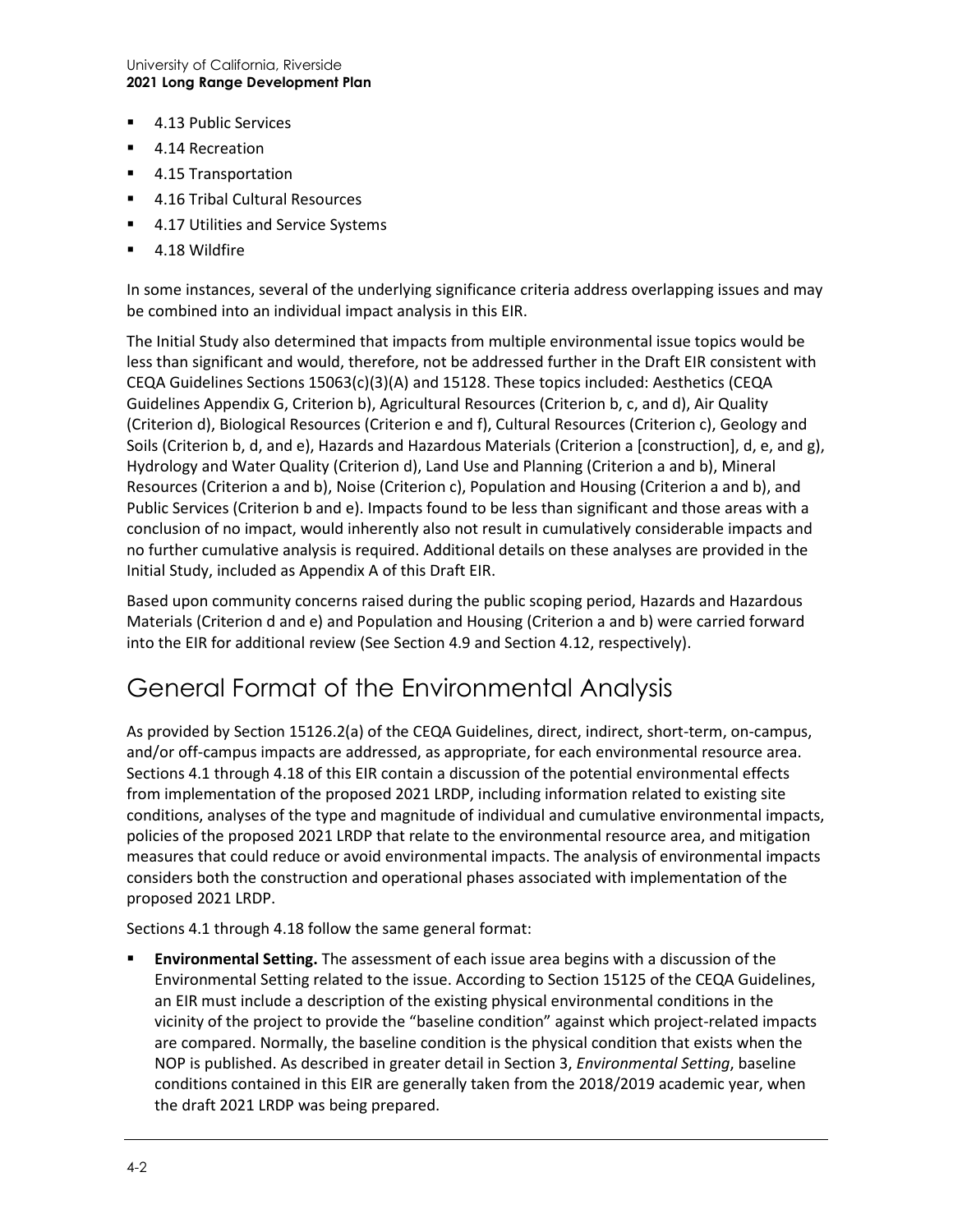**Regulatory Setting.** The Regulatory Setting subsection provides a summary of regulations, plans, policies, and laws that will shape the way development would occur under the LRDP. The regulatory setting may also include discussion of inconsistency with applicable plans. However, UCR is part of the University of California, a constitutionally created entity of the State, with "full powers of organization and government" (Cal. Const. Art. IX, Section 9).

As a constitutionally-created State entity, UCR is not subject to municipal regulations of surrounding local governments, such as the City of Riverside (City) General Plan or land use ordinances, for uses on property owned or controlled by the University that are in furtherance of the University's educational purposes. Although there is no formal mechanism for joint planning or the exchange of ideas, UCR may consider, for coordination purposes, aspects of local plans and policies for the communities surrounding the UCR campus when it is appropriate and feasible, but it is not bound by those plans and policies in its planning efforts.

 **Environmental Impacts and Mitigation Measures.** The Environmental Impacts and Mitigation Measures subsection identifies the resource area "significance criteria" and analysis methodology to determine whether impacts are considered significant.

The subsection further describes the impact of reasonably foreseeable growth and development projected under the proposed 2021 LRDP, proposed mitigation measures for significant impacts, and the level of significance after mitigation.

Each effect under consideration for an issue area is separately listed in bold text with the discussion of the effect and its significance. Each bolded impact statement also contains a statement of the significance determination for the environmental impact as follows:

- **Significant and Unavoidable**. The impact reaches or exceeds the defined threshold of significance and mitigation measures are therefore required if feasible. However, application of feasible mitigation measures would not reduce the impact to a less than significant level.
- **Less than Significant with Mitigation Incorporated**. The impact reaches or exceeds the defined threshold of significance and mitigation measures. Mitigation measures if adopted, will reduce the significant impact to a less than significant level. If proposed mitigation measures are not adopted, such impacts would be significant and unavoidable.
- **Less than Significant**. The impact does not reach or exceed the defined threshold of significance levels and mitigation measures are not required.
- **No Impact.** No adverse effect on the environment would occur and mitigation measures are not required.

Following each environmental impact discussion is a list of proposed mitigation measures (if feasible) and the residual effects or level of significance remaining after implementation of the mitigation measure(s). Consistent with CEQA Guidelines Section 15126.4, the EIR includes proposed mitigation measures if feasible; however, a final decision on those measures will be made until the project is considered by the Regents. Additionally, other agencies may have approval authority over some of the mitigation measures.

In cases where the mitigation measure for an impact could have a significant environmental impact in another environmental resource area, this impact is discussed and evaluated as a secondary impact in conjunction with the mitigation measure.

 **Cumulative Impacts.** Cumulative impacts refer to two or more individual effects which, when considered together, are considerable or which compound or increase other environmental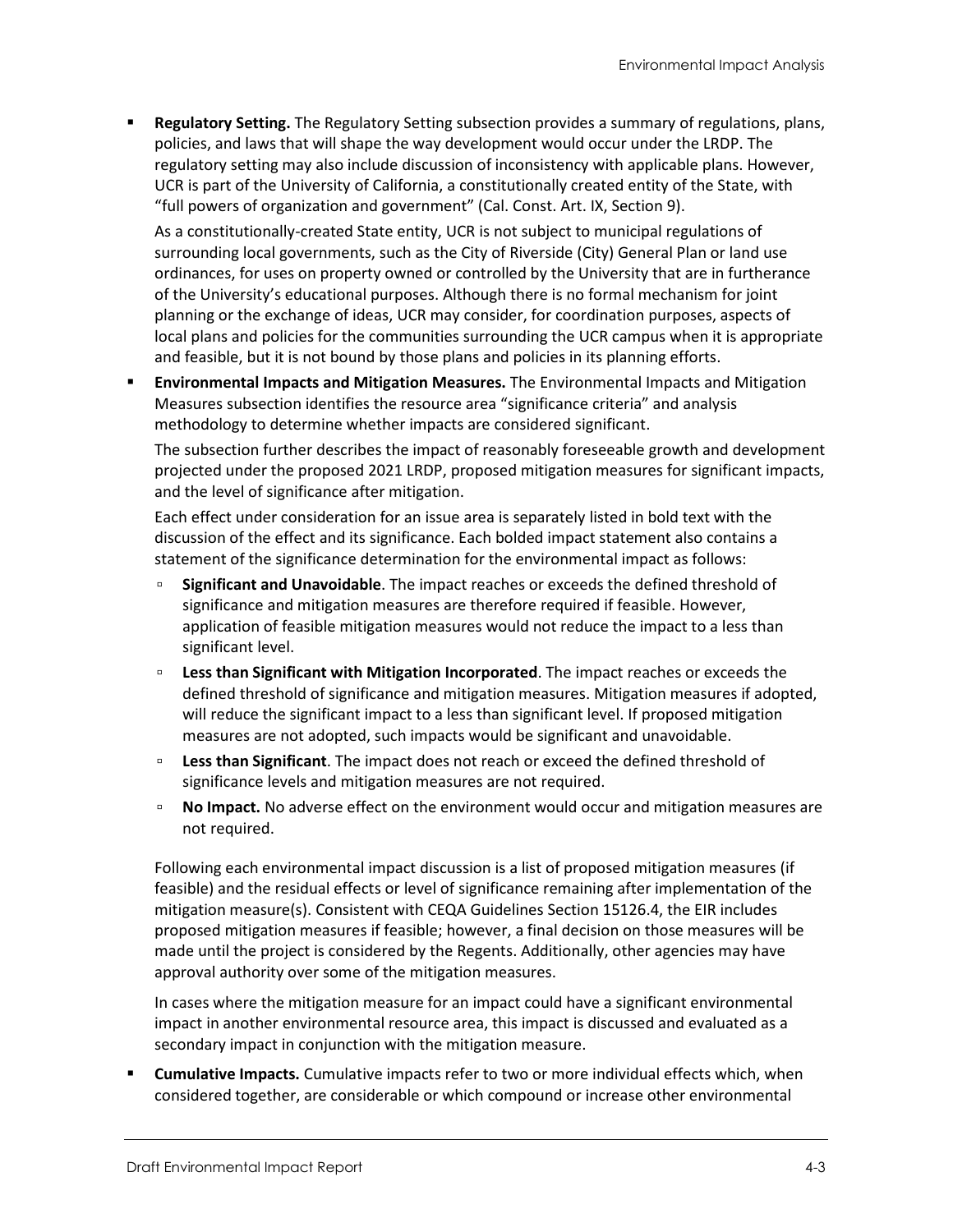impacts." (CEQA Guidelines, Section 15355). CEQA requires that cumulative impacts be discussed when the "project's incremental effect is cumulatively considerable… [or] … provide a basis for concluding that the incremental effect is not cumulatively considerable (CEQA Guidelines Section 15130 (a))." This section evaluates the cumulative impacts associated with the proposed 2021 LRDP in conjunction with other planned and pending developments in the area listed in Section 4.3, *Cumulative Development* below.

The geographic scope defines the geographic area in which projects may contribute to a specific cumulative impact. The geographic scope of the cumulative impact analysis varies depending upon the specific environmental issue area being analyzed. Past, present, and future reasonably foreseeable projects within the defined geographic area for a given cumulative issue must be considered. CEQA Guidelines Section 15130(b) presents two possible approaches for adequately discussing significant cumulative impacts. It indicates that either of the following could be used:

- □ A list of past, present, and probable future projects producing related or cumulative impacts, including, if necessary, those projects outside the control of the agency
- A summary of projections contained in an adopted general plan or related planning document, or in a prior environmental document which has been adopted or certified, which described or evaluated regional or area wide conditions contributing to the cumulative impact

Past and present projects are considered as part of the baseline when evaluating project impacts. Any exceptions are noted in the individual sections.

This Draft EIR uses both of these methods depending upon the specific resource areas. Pursuant to CEQA Guidelines Section 15130(b), Table 2-4 in Section 2, *Project Description*, lists projects that are occurring at UCR that are not dependent on the 2021 LRDP that were identified and considered in some of the cumulative impact analyses which rely on the list of projects. Table 2- 4 contains interim projects on the UCR campus that were planned and approved for development under the guidance of the 2005 LRDP that incorporates environmental analysis tiered from the 2005 LRDP EIR and will be constructed prior to the adoption of the proposed 2021 LRDP.

The cumulative analysis presented in this EIR also uses a projections-based approach. Development that occurs by the planning horizon of the proposed 2021 LRDP is combined with the growth projections of applicable planning documents. The analysis utilizes different geographic scopes depending on the specific environmental resource area; additional details are provided in the individual sections.

 **References.** This section identifies sources relied upon for each environmental topic area analyzed in this document.

# Cumulative Development

The cumulative analysis presented in this EIR uses a projections-based approach or list of projects approach depending upon the specific resource area. Development that occurs by the planning horizon of the proposed 2021 LRDP is combined with the growth projections of applicable planning documents. The analysis utilizes different geographic scopes depending upon the specific environmental resource area; additional details are provided in the individual sections in Section 4. Because different geographic scopes are utilized, the projections used vary from section to section.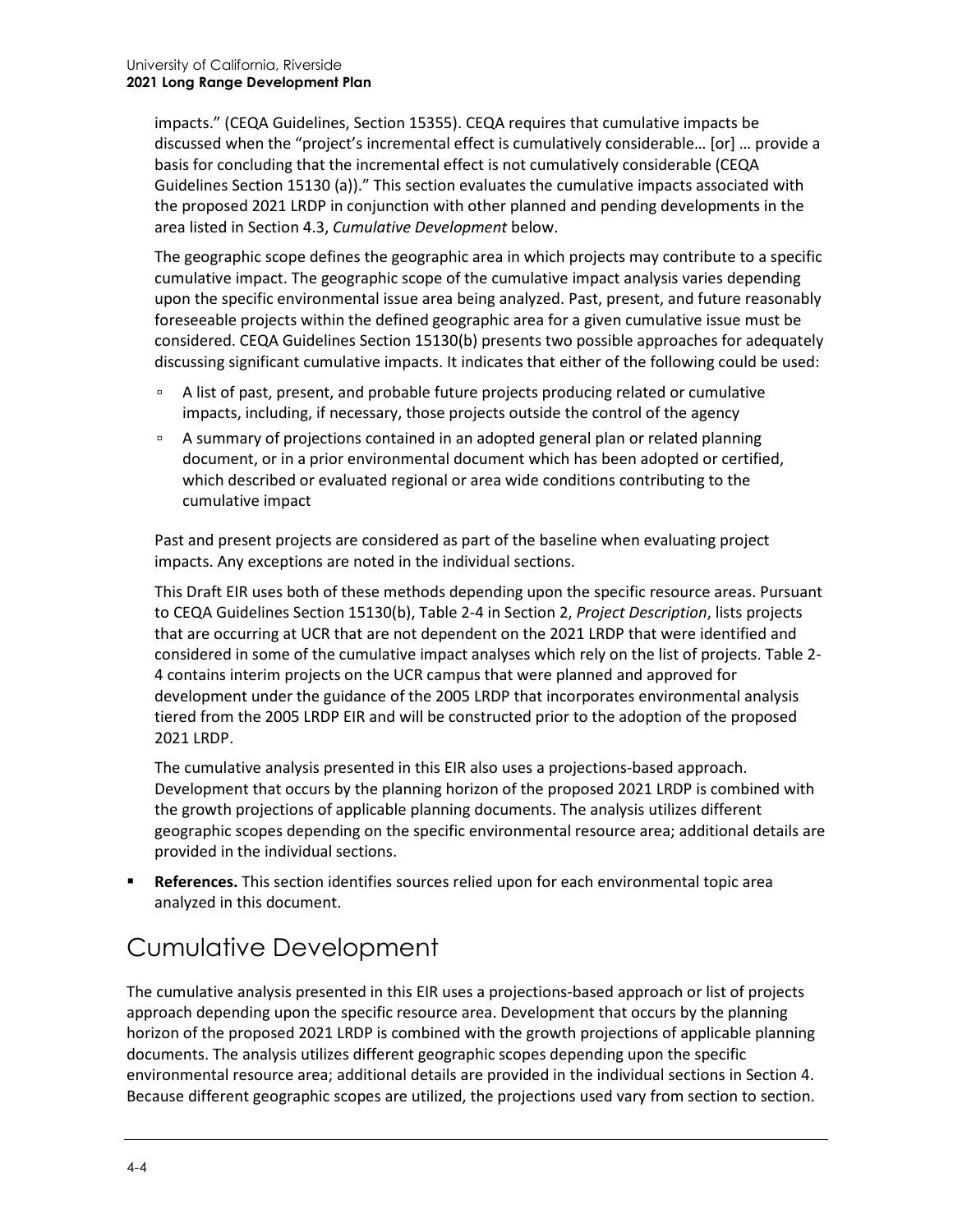To identify off-campus future and reasonably foreseeable projects, EIR preparers consulted the surrounding communities of the cities of Riverside and Moreno Valley, as well at the County of Riverside. A complete list of projects considered is provided as Appendix A to the Transportation Impact Analysis. The Transportation Impact Analysis is provided as Appendix J to this EIR. In addition, this Draft EIR reviewed the City's General Plan, City-adopted neighborhood plans, and relevant specific plans to assess projected development described within those plans during the lifetime of the proposed 2021 LRDP (years 2021 to 2035). The subsection on Long-Range Regional Growth describes these plans in more detail.

However, where the relevant geographic area extends beyond this boundary, Southern California Association of Governments (SCAG) forecasts, the 2016 Air Quality Management Plan, Urban Water Management Plans (UWMPs), and other area plans have also been considered. Each resource section's cumulative analysis identifies the planning documents that correspond to the relevant geographic scope of the analysis. While this EIR relies on a projections approach for cumulative impacts, in some cases specific pending projects in the vicinity of the plan area are discussed to provide additional context.

As noted in other sections of this Draft EIR, some campus facilities and development proposals are in process pursuant to the 2005 LRDP. Collectively, those campus projects are in various stages of development, including in the planning phase, design stage, or construction phase and are included in [Table 4-1](#page-4-0) as cumulative projects. Past and present operational projects are not presented in the table, as they have already been incorporated into baseline conditions.

The Cumulative Projects List is not intended to be an all-inclusive list of projects in the region, but rather, an identification of projects constructed, approved, or under review in the vicinity of the UCR campus at the time the proposed 2021 LRDP environmental analysis commenced. Off-campus projects considered near-term (e.g. will likely be developed in the foreseeable future) were selected based on location (within 5 miles of the UCR campus) and size (affecting 10 or more acres, 100 or more units, or 100,000 or more sf). This geographic area was considered due to the proximity to the UCR campus and the potential for regionwide impacts. Long-range projects are expected to be developed over the course of the proposed 2021 LRDP (i.e., through 2035), but their implementation timeline is currently unknown. Long-range projects will undergo individual environmental analysis that will include a specific assessment of cumulative impacts, at the appropriate time in their development.

| <b>Project Name</b>             | <b>Project Type</b>                                  | <b>Approximate Project Size/</b><br><b>Dwelling Unit Count</b> | <b>Project Status</b>                                                           |
|---------------------------------|------------------------------------------------------|----------------------------------------------------------------|---------------------------------------------------------------------------------|
| <b>On-Campus Projects</b>       |                                                      |                                                                |                                                                                 |
| North District Phase 1          | Residential                                          | 545,000 gsf                                                    | Under construction;<br>anticipated construction<br>completion Summer 2021       |
| North District Future<br>Phases | Residential                                          | 1,300,400 gsf                                                  | To be determined                                                                |
| Dundee Glasgow                  | Residential                                          | Residence Hall 176,400 gsf/<br>Dining Hall 50,600 gsf          | Glasgow (Dining Hall) and<br>Dundee (Residence Halls)<br>construction completed |
| The Barn                        | Dining Establishment/<br><b>Entertainment Center</b> | 8,350 gsf                                                      | Construction completed                                                          |

### <span id="page-4-0"></span>**Table 4-1 UCR Cumulative Projects List**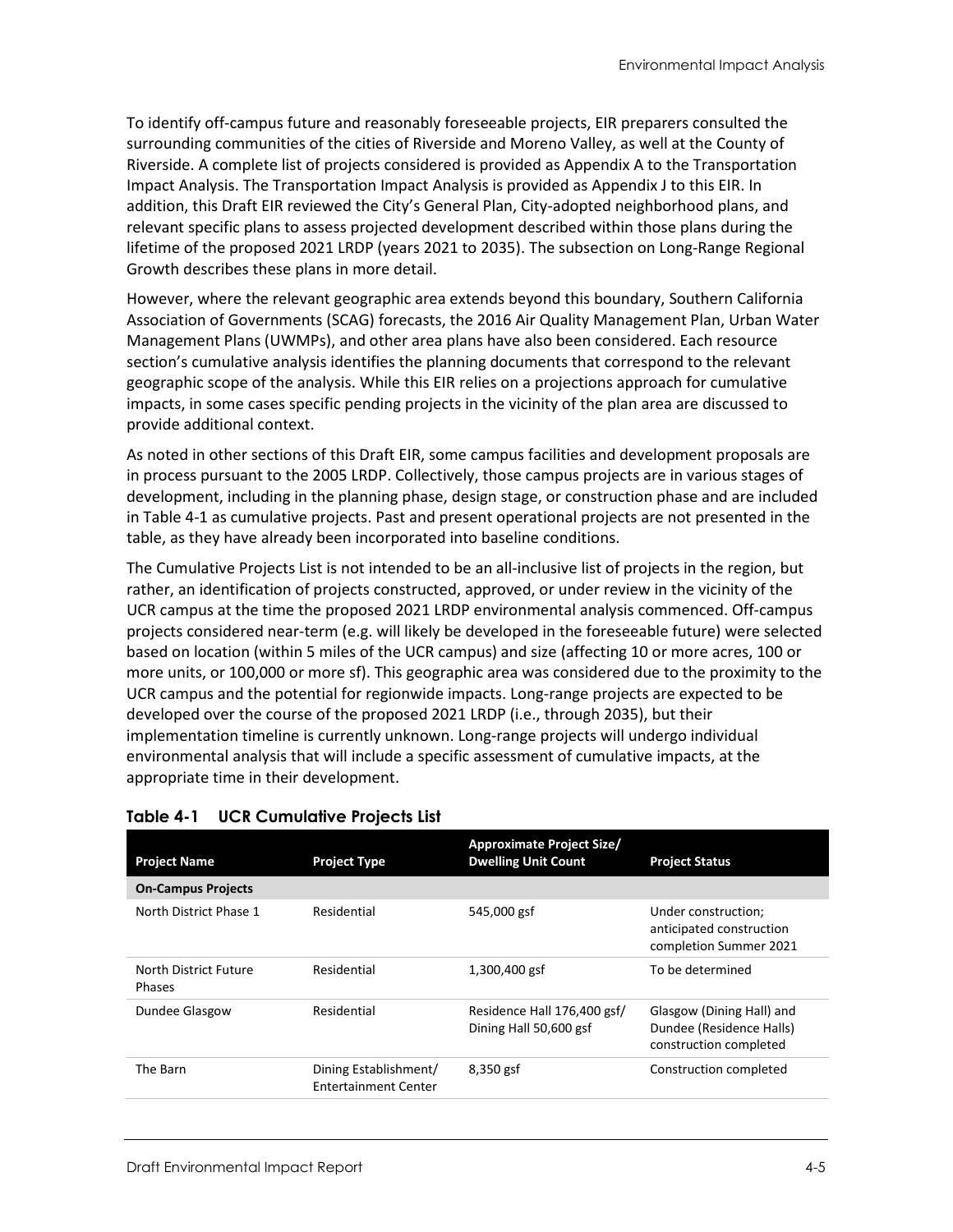#### University of California, Riverside **2021 Long Range Development Plan**

| <b>Project Name</b>                                                                                               | <b>Project Type</b>                         | <b>Approximate Project Size/</b><br><b>Dwelling Unit Count</b>                                                            | <b>Project Status</b>                                                                                              |
|-------------------------------------------------------------------------------------------------------------------|---------------------------------------------|---------------------------------------------------------------------------------------------------------------------------|--------------------------------------------------------------------------------------------------------------------|
| <b>Plant Growth Environments</b><br>Facility (PGEF)                                                               | Academics/Research<br>Facility              | 38,000 gsf                                                                                                                | Construction completed                                                                                             |
| <b>Student Success Center</b><br>(SSC)                                                                            | <b>Student Support</b>                      | 80,000 gsf                                                                                                                | Construction completion<br>anticipated Summer/Fall<br>2021                                                         |
| Parking Structure 1                                                                                               | Parking                                     | Approximately 1,079 spaces                                                                                                | Construction completion<br>anticipated Summer 2021                                                                 |
| Pierce Hall Renovation                                                                                            | Academic                                    | Interior renovation                                                                                                       | Phase 1 completed; Phase 2<br>completion anticipated<br>Summer 2021                                                |
| <b>Batchelor Hall Renovation</b>                                                                                  | Academic                                    | Interior renovation                                                                                                       | Construction anticipated to<br>begin early 2021; completion<br>anticipated Fall 2023                               |
| Student Health &<br><b>Counseling Center</b>                                                                      | Academic/Student<br><b>Services</b>         | 50,000 gsf                                                                                                                | Construction anticipated to<br>begin Summer 2021;<br>completion anticipated<br>Summer 2023                         |
| School of Medicine<br><b>Building 2</b>                                                                           | Academic                                    | 120,000 gsf                                                                                                               | Construction anticipated to<br>begin Summer 2021;<br>completion anticipated<br>Summer 2023                         |
| <b>STEM Education Center</b><br>(pending)                                                                         | Non-Affiliated<br><b>Education Facility</b> | 95,000 gsf                                                                                                                | Planning and Environmental<br>Review anticipated to begin<br>Summer 2021; construction<br>anticipated in 2-5 years |
| Off-Campus Projects - City of Riverside                                                                           |                                             | (within 5 miles of campus, greater than 10 acres, and/or more than 100 housing units or 100,000 sf of development)        |                                                                                                                    |
| SEC Valley Springs Parkway<br>and Gateway Drive<br>(APN 291-450-055)                                              | <b>Healthcare Campus</b>                    | 504,000 gsf (hospital)<br>280 beds<br>370,000 gsf (medical office)                                                        | Currently in construction;<br>parking structure in plan<br>check                                                   |
| Alessandro Boulevard and<br><b>Barton Street</b><br>(APN 263-060-036)                                             | Warehouse                                   | 603,000 gsf                                                                                                               | To be determined                                                                                                   |
| The Exchange/NEC Orange<br><b>Street and Vista Avenue</b><br>(APN 209-060-029)                                    | <b>Mixed Use</b>                            | 482 multi-family units<br>44,500 gsf retail/restaurant<br>4000 gsf gas station<br>229 hotel rooms<br>27 RV camping spaces | Currently in grading and<br>building permit review                                                                 |
| 750 Marlborough Avenue<br>(APN 257-060-002)                                                                       | Warehouse                                   | 346,330 gsf                                                                                                               | Plans are in for grading plan<br>check                                                                             |
| 3667 Placentia<br>(APN 246-070-002)                                                                               | Warehouse                                   | 308,000 gsf                                                                                                               | In litigation in the State<br>appeals court. Timing of<br>hearing and determination by<br>the courts unknown.      |
| Northerly side of Grove<br>Community Drive, between<br>Trautwein Road and<br>Worchester Lane<br>(APN 284-390-029) | Single-Family<br>Residential                | 13.5 acres/85 units                                                                                                       | unknown                                                                                                            |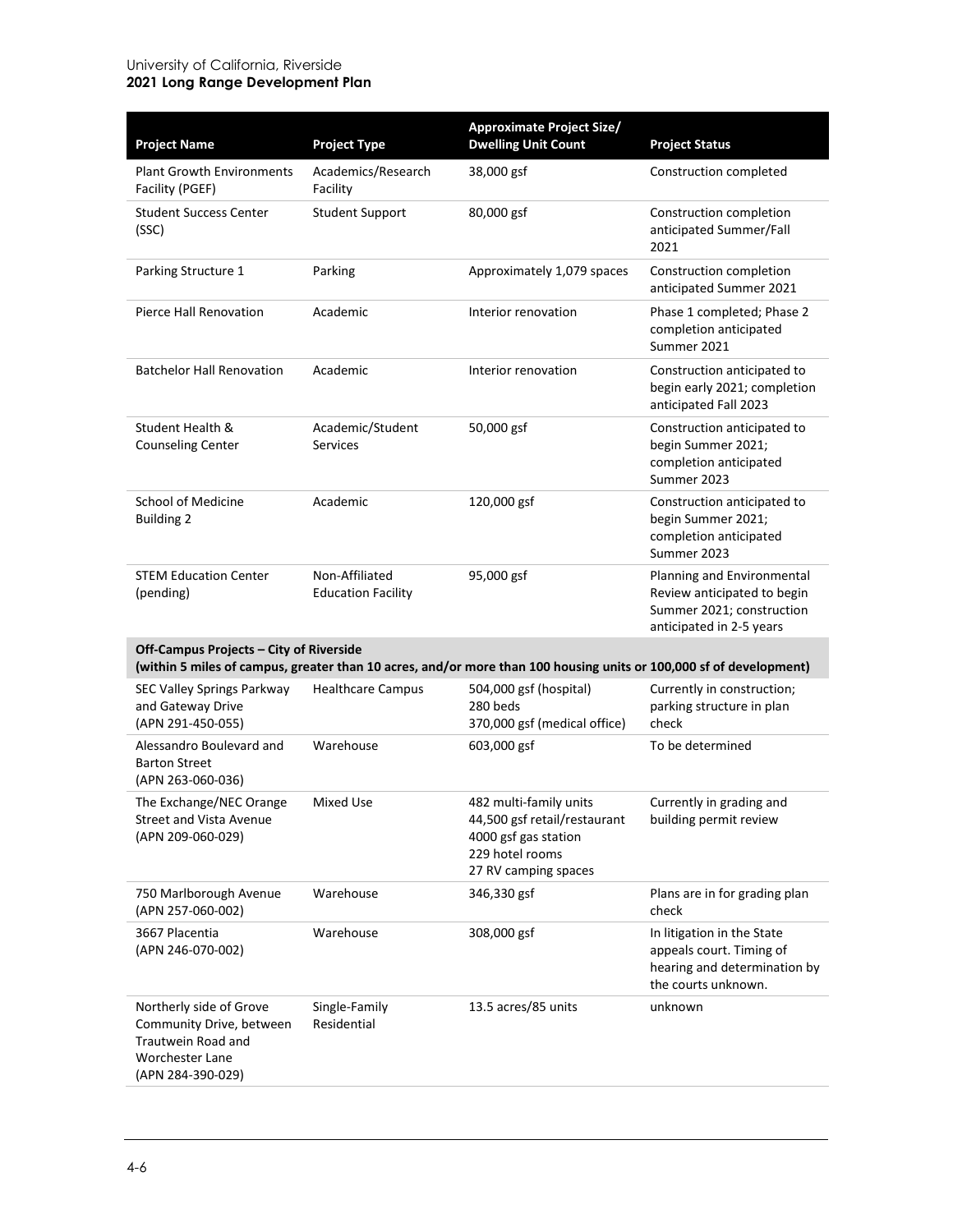| <b>Project Name</b>                                                                                                                                               | <b>Project Type</b>                                     | Approximate Project Size/<br><b>Dwelling Unit Count</b> | <b>Project Status</b>                             |  |  |
|-------------------------------------------------------------------------------------------------------------------------------------------------------------------|---------------------------------------------------------|---------------------------------------------------------|---------------------------------------------------|--|--|
| 3444 Center Street<br>(APN 246-130-001)                                                                                                                           | Mobile Home Park                                        | 104 units                                               | Currently in construction                         |  |  |
| APN 263-091-015                                                                                                                                                   | <b>Industrial Business Park</b>                         | 176,149 gsf                                             | unknown                                           |  |  |
| 4445 Magnolia<br>(APN 217-070-027)                                                                                                                                | <b>Riverside Community</b><br><b>Hospital Expansion</b> | 251,500 gsf                                             | No recent major projects                          |  |  |
| Off-Campus Projects - City of Moreno Valley<br>(within 5 miles of campus, greater than 10 acres, and/or more than 100 housing units or 100,000 sf of development) |                                                         |                                                         |                                                   |  |  |
| Eucalyptus Avenue at<br><b>Edgemont Street</b>                                                                                                                    | Residential                                             | 384 units                                               | Approved and received<br>certificate of occupancy |  |  |
| Box Springs Road and Clark<br>Street                                                                                                                              | Residential                                             | 266 units                                               | Approved and received<br>certificate of occupancy |  |  |
| gsf – gross square feet                                                                                                                                           |                                                         |                                                         |                                                   |  |  |

sf – square feet

Note: There are no projects in Riverside County that are also within 5 miles of campus, greater than 10 acres, and/or more than 100 housing units or 100,000 sf of development.

# **Long-Range Regional Growth**

The City and the San Bernardino-Ontario-Riverside region is an urban environment that will continue to experience growth and development over time. Regional, long-range development, and transportation projects are directed by Connect SoCal, SCAG's Regional Transportation Plan/Sustainable Communities Strategy (RTP/SCS), the broader impacts of which were evaluated in the Program EIR for Connect SoCal, which serve as a foundation for subsequent, site‐specific environmental review documents for individual transportation and development projects in the region (SCAG 2019). [Table 4-2](#page-6-0) depicts the 2020 population for the City and the San Bernardino-Ontario-Riverside region based on estimates from the Department of Finance (DOF) and the 2016 SCAG forecast. A detailed estimation of regional growth is provided in Section 4.12, *Population and Housing*.

|                                                       | 2020<br><b>Population Estimate</b> | 2035<br><b>Population Estimate</b> | <b>Change 2020-2035</b> |
|-------------------------------------------------------|------------------------------------|------------------------------------|-------------------------|
| City of Riverside                                     | 328,155                            | 384,100                            | 55,945                  |
| Moreno Valley                                         | 208,838                            | 250,200                            | 41,362                  |
| San Bernardino-Ontario-Riverside region               | 659,099                            | 772,500                            | 113,401                 |
| <sup>1</sup> DOF 2020                                 |                                    |                                    |                         |
| <sup>2</sup> SCAG 2016                                |                                    |                                    |                         |
| SCAG = Southern California Association of Governments |                                    |                                    |                         |

#### <span id="page-6-0"></span>**Table 4-2 SCAG Projections for the City of Riverside, Moreno Valley, and the San Bernardino-Ontario-Riverside Region**

Local, long-range planning documents such as the City's General Plan, neighborhood plans, and specific plans are designed to manage and direct growth in the area around UCR. These plans provide the context for longer-term cumulative impact analysis. The environmental impacts of each plan have been evaluated under CEQA, either as a separate CEQA document or included in the City's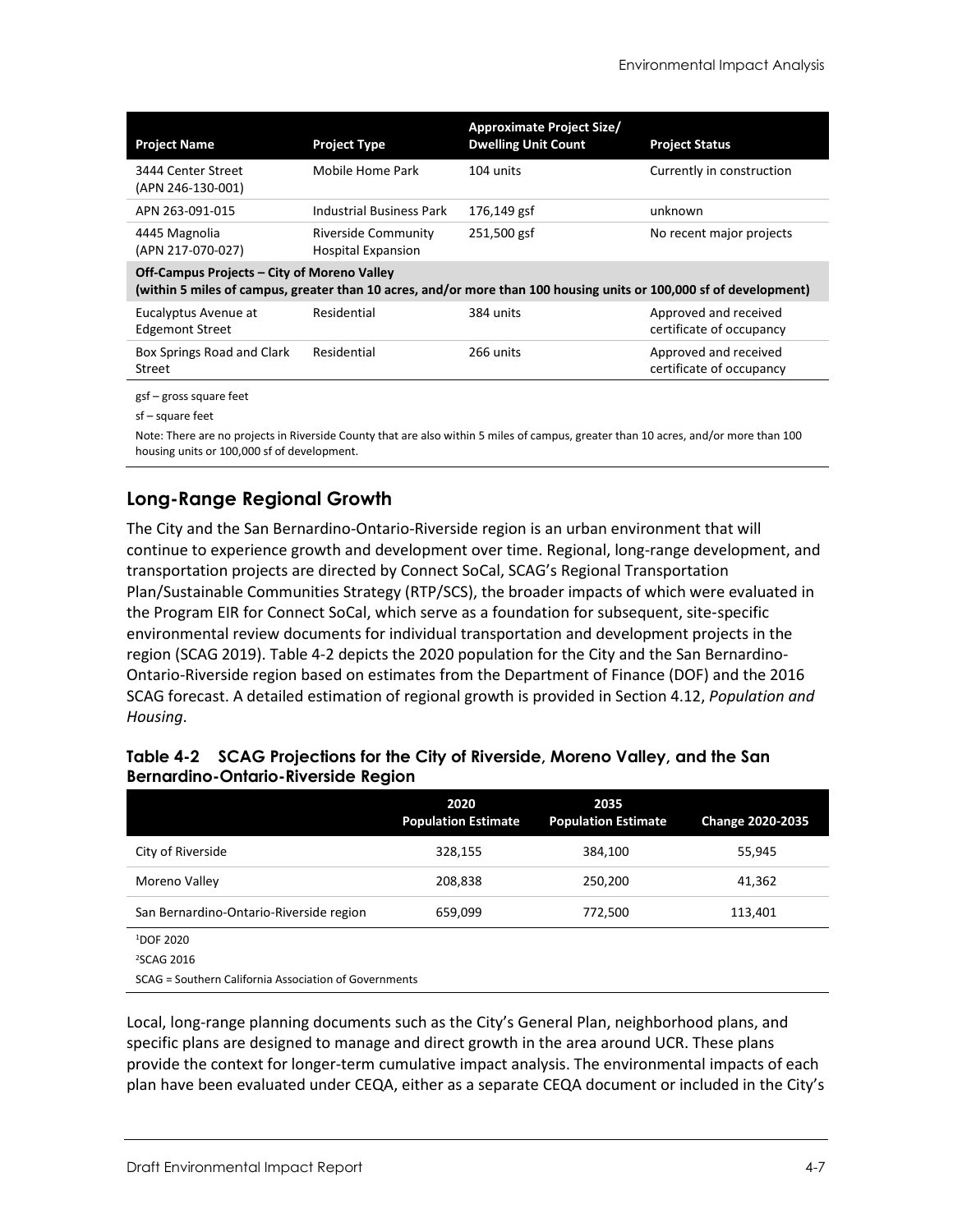General Plan EIR. The cumulative impact analyses in this Draft EIR reviewed the City's neighborhood plans encompassing and abutting UCR.

### *Connect SoCal*

Connect SoCal is the 2020-2045 RTP/SCS adopted by SCAG in 2020.<sup>[1](#page-7-0)</sup> It is a long-range vision plan that balances future mobility and housing needs with economic, environmental, and public health goals. Connect SoCal embodies a collective vision for the region's future and was developed with input from local governments, county transportation commissions, tribal governments, non-profit organizations, businesses, and local stakeholders in the counties of Imperial, Los Angeles, Orange, Riverside, San Bernardino, and Ventura. The plan details how the region will address its transportation and land use challenges and opportunities in order to achieve its regional emissions standards and GHG reduction targets. The RTP/SCS is updated every 4 years. Connect SoCal contains over 4,000 transportation projects—ranging from highway improvements, railroad grade separations, bicycle lanes, new transit hubs, and replacement bridges. One such transportation project is the Riverside County Transportation Commission (RCTC) and Caltrans I-215 North Project to add two high-occupancy vehicle (HOV) lanes in an approximately 11-mile section of I-215 from Nuevo Road in Perris to the I-215/SR 60 interchange in the City near Box Spring Road, approximately 3 miles southeast of the campus (SCAG 2020).

### *The City of Riverside General Plan*

The City's 2025 General Plan, adopted in 2007, is a strategic, long-range planning guiding growth to 2025. The main land use objectives of the General Plan include:

- Encouraging the revitalization of underutilized commercial properties through redesignation of lands for mixed-use development
- Allowing for higher-density residential uses at underutilized in-town locations
- Ensuring the provision of adequate public facilities and public services
- Accommodating the growth projected by SCAG in an environmentally sensitive manner
- **Providing circulation facilities adequate to serve proposed land uses and meet community** needs
- Minimizing the negative impacts of regional traffic upon the City's local roadways
- Establishing policies to protect residents from negative air quality and noise impacts
- Preserving and enhancing the City's natural and cultural assets

The City amended its land use section, including its land use policy map in 2019 (City of Riverside 2019).

## *University Neighborhood Plan*

Included as Appendix C of the General Plan and adopted in 2008, the University Neighborhood Plan is intended to direct and manage growth and improve the quality of life in the University neighborhood, which encompasses the UCR campus and the single- and multi-family residential areas and retail areas north and east of the campus. The land use vision of the University Neighborhood Plan embodies the following goals:

<span id="page-7-0"></span><sup>1</sup> <https://scag.ca.gov/read-plan-adopted-final-plan>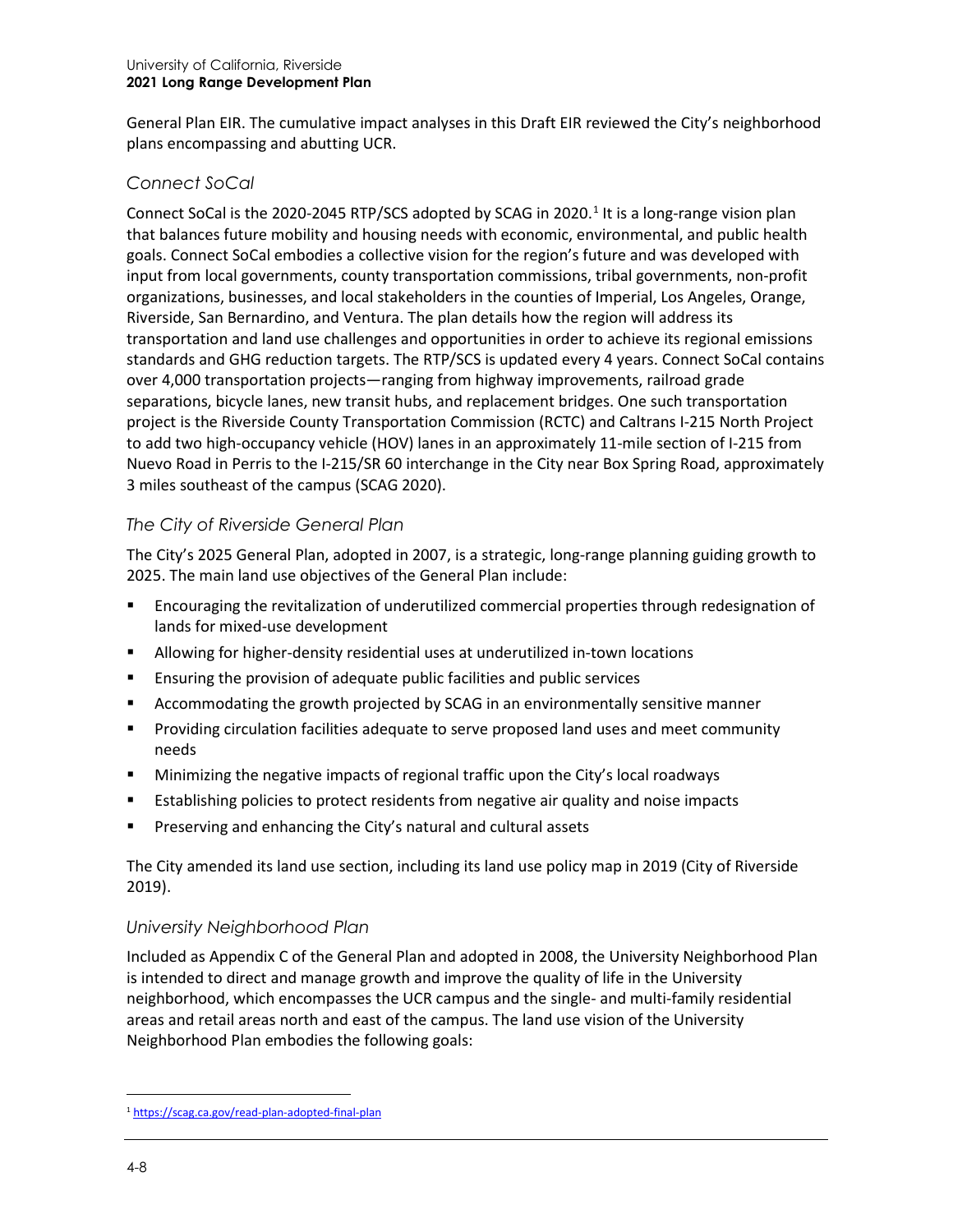- **Protect the single-family neighborhoods nestled against the Box Springs Mountain Reserve Park** to the east of the existing Watkins Drive and the University's need for quality, affordable housing for residents and UCR students, faculty, and staff
- **IMPROVE NET IMPROVE RESO** in the protocologies where residents and UCR students, faculty, and staff can shop and meet in an appealing environment

The objectives and policies carried over from the General Plan 2025 recognize the importance of providing diverse housing opportunities in the University neighborhood, including new rental apartments, the retention of existing and future rental stock, and affordable housing units. These objectives and policies stress the importance of providing quality apartments and multi-family housing within the University neighborhood and recommend the development of future new student housing along the University Avenue corridor. Additionally, the objectives and policies encourage the protection of single-family neighborhoods and the minimization of potential towngrown conflicts. The University Neighborhood Plan also accommodates the expansion of UCR while ensuring the preservation and enhancement of residential areas within the University neighborhood and encourages the reuse or revitalization of underutilized commercial areas with appropriately scaled mixed-use developments to serve both residents and UCR students, faculty, and staff. A specific policy in the University Neighborhood Plan is to update the University Avenue Specific Plan to allow for mixed-use and residential development along the corridor that supports land use designations of the General Plan (City of Riverside 2008a).

### *Eastside Neighborhood Plan*

Included as Appendix D of the City's 2025 General Plan and adopted in 2009, the Eastside Neighborhood Plan is intended to direct and manage growth and improve the quality of life in the Eastside Neighborhood, which encompasses the single- and multi-family residential, retail, and industrial areas directly east of West Campus, west of the downtown neighborhood, and south of Hunter Industrial Park. Plans related to the Eastside neighborhood include the University Avenue Specific Plan, which directs land uses and transportation modes along the University Avenue corridor, and the Riverside Marketplace Specific Plan, which directs land use and historic preservation in the Marketplace area (City of Riverside 2009).

#### *Sycamore Canyon Specific Plan and Sycamore Highlands Specific Plan*

The Canyon Crest Neighborhood is located south of West Campus and southwest of the I-215/SR 60 freeway. Canyon Crest includes the Sycamore Canyon Specific Plan and the Sycamore Highlands Specific Plan areas, adopted in 1984 and 1990, respectively. The Sycamore Canyon Specific Plan was last amended in 1991 (City of Riverside 1991). The Sycamore Highlands Specific Plan was amended in 2008. The main objective of these specific plans is to direct the development of existing and annexed lands for residential uses in a manner compatible with the preservation of open space areas high in scenic quality, biological, and cultural significance, including the Sycamore Canyon Park (City of Riverside 2008b).